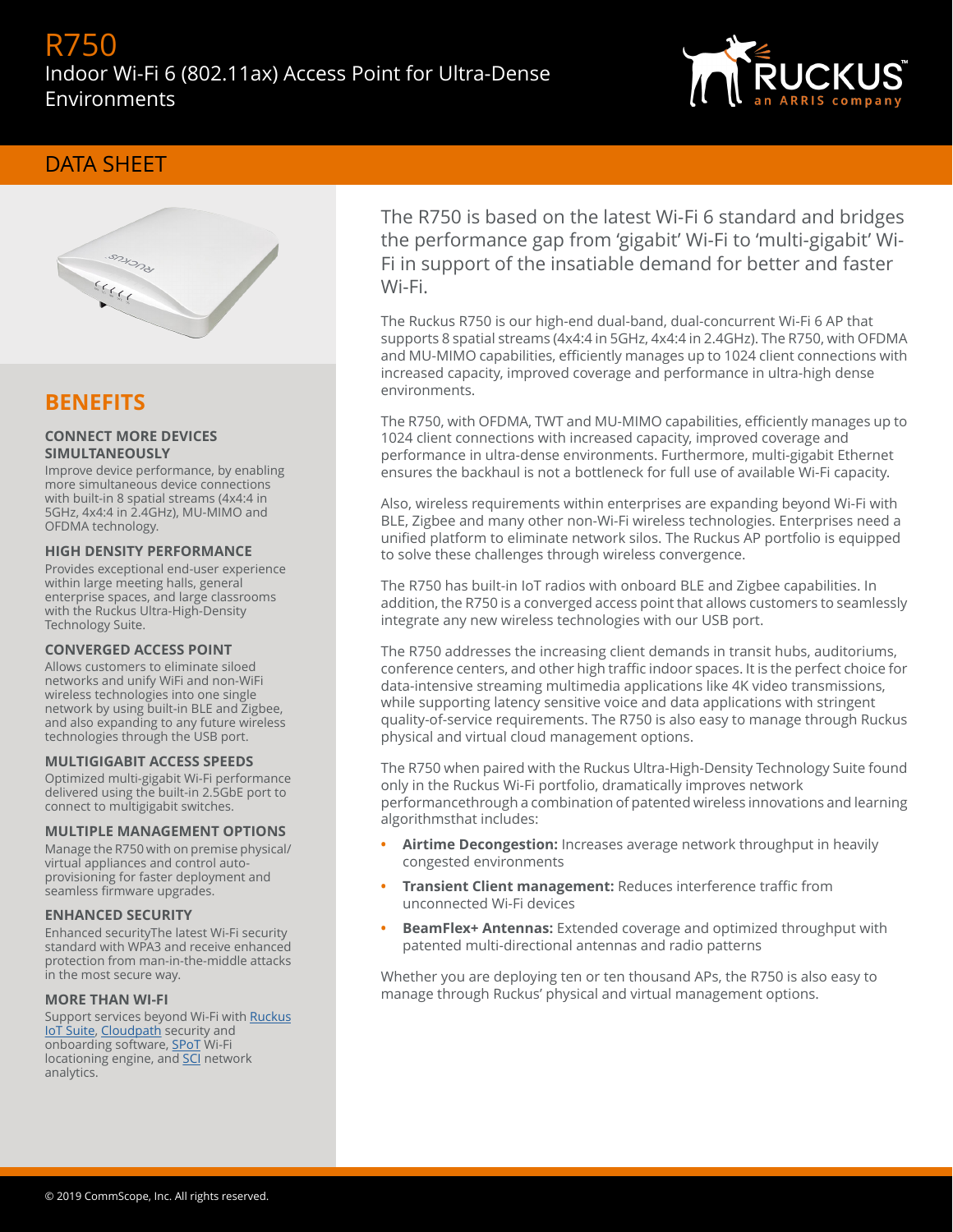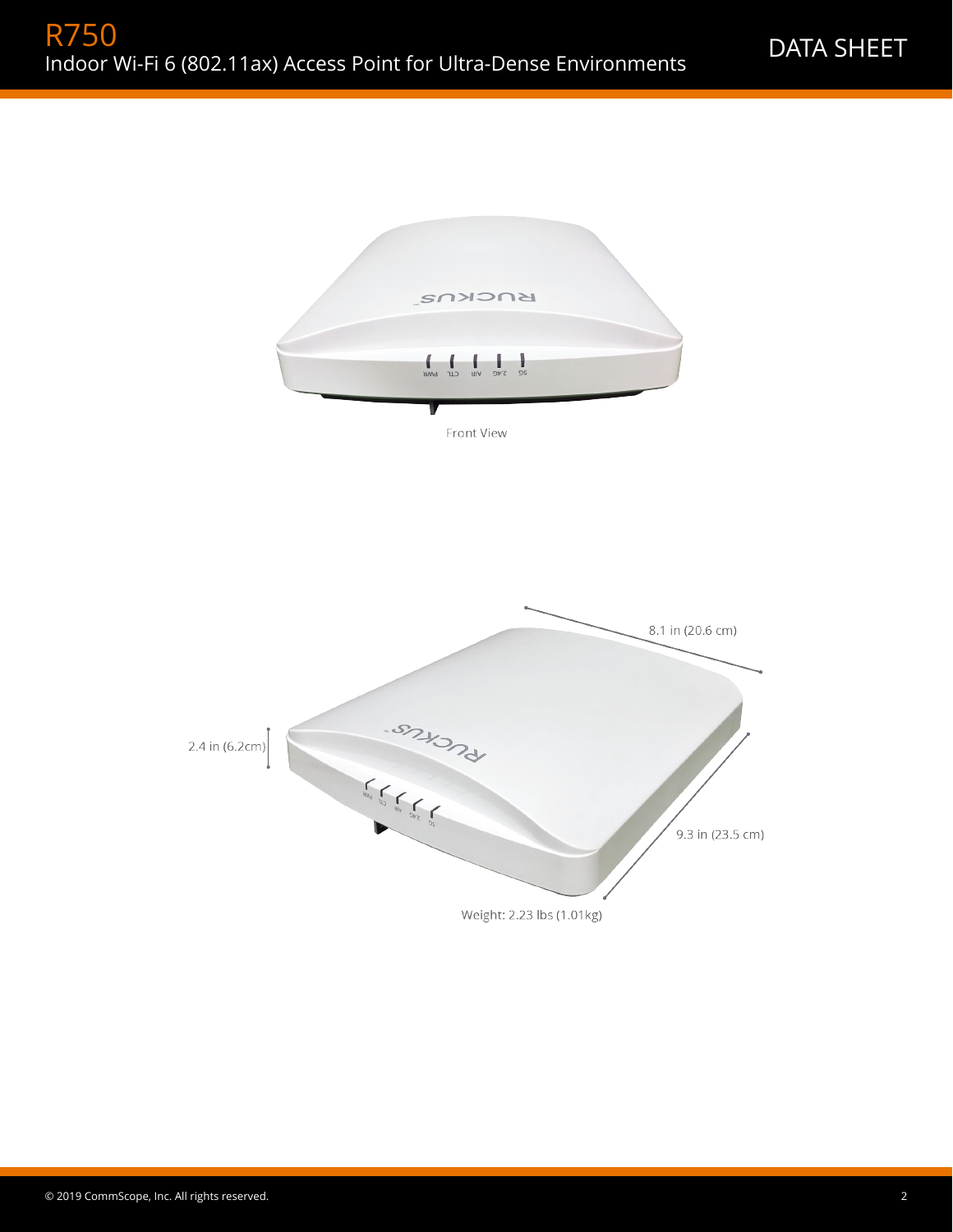**Figure 1. Example of BeamFlex+ pattern**

 $\Box$ 

## **ACCESS POINT ANTENNA PATTERN**

Ruckus' BeamFlex+ adaptive antennas allow the R750 AP to dynamically choose among a host of antenna patterns (over 4,000 possible combinations) in real-time to establish the best possible connection with every device. This leads to:

- **•** Better Wi-Fi coverage
- **•** Reduced RF interference

Traditional omni-directional antennas, found in generic access points, oversaturate the environment by needlessly radiating RF signals in all directions. In contrast, the Ruckus BeamFlex+ adaptive antenna directs the radio signals perdevice on a packet by-packet basis to optimize Wi-Fi coverage and capacity in realtime to support high device density environments. BeamFlex+ operates without the need for device feedback and hence can benefit even devices using legacy standards.



Note: The outer trace represents the composite RF footprint of all possible BeamFlex+ antenna patterns, while the inner trace represents one BeamFlex+ antenna pattern within the composite outer trace.

© 2019 CommScope, Inc. All rights reserved. 3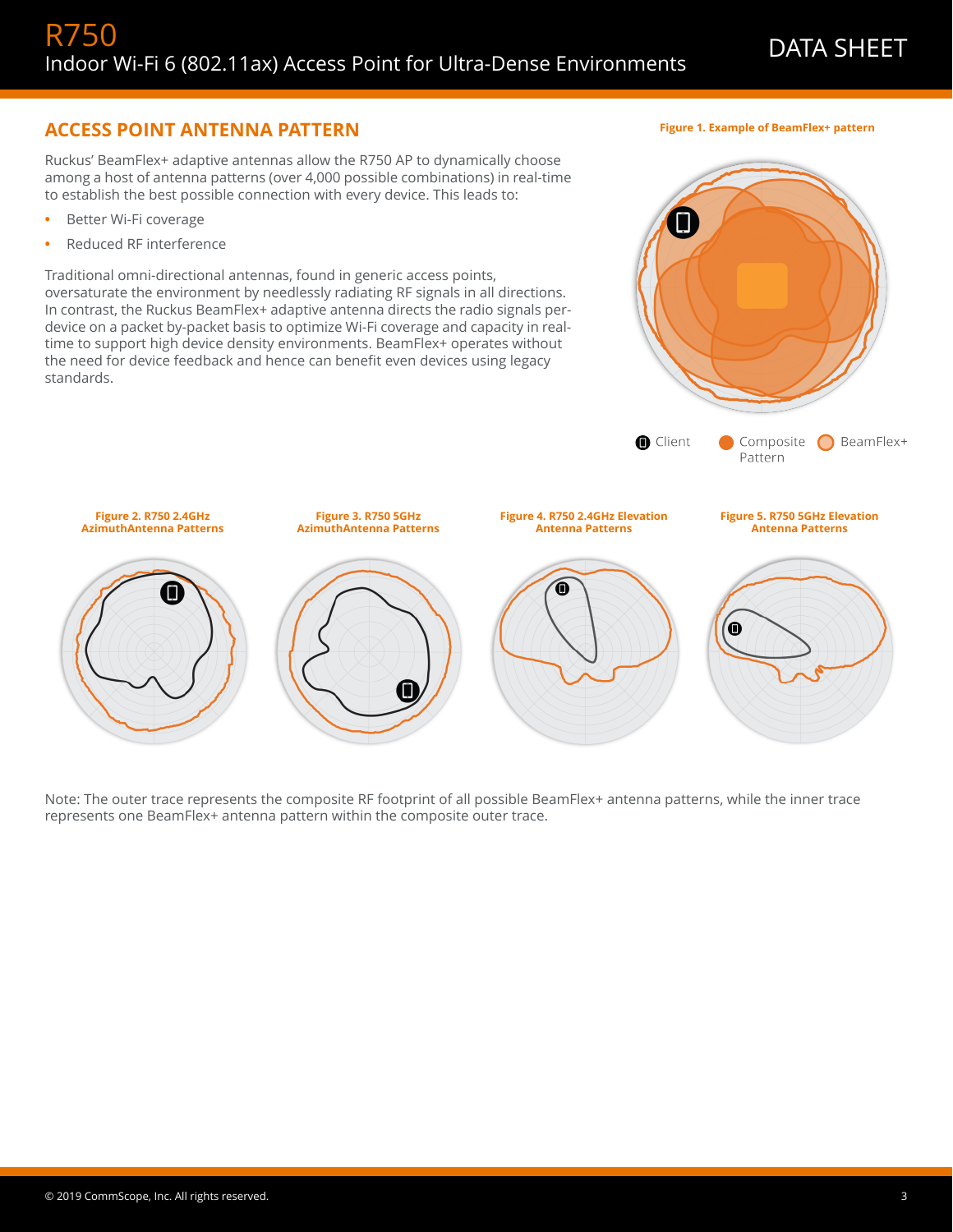| <b>WI-FI</b>                              |                                                                                                                                                         |
|-------------------------------------------|---------------------------------------------------------------------------------------------------------------------------------------------------------|
| <b>Wi-Fi Standards</b>                    | IEEE 802/11a/b/g/n/ac/ax<br>$\bullet$                                                                                                                   |
| <b>Supported Rates</b>                    | 802.11ax: 4 to 2400 Mbps<br>٠<br>802.11ac: 6.5 to 1732 Mbps<br>• 802.11n: 6.5 to 600 Mbps<br>802.11a/g: 6 to 54 Mbps<br>٠<br>802.11b: 1 to 11 Mbps<br>۰ |
| <b>Supported Channels</b>                 | • $2.4$ GHz: 1-13<br>5GHz: 36-64, 100-144, 149-165                                                                                                      |
| <b>MIMO</b>                               | $-4x4$ SU-MIMO<br>$\cdot$ 4x4 MU-MIMO                                                                                                                   |
| <b>Spatial Streams</b>                    | 4 for both SU-MIMO & MU-MIMO<br>$\bullet$                                                                                                               |
| <b>Radio Chains and</b><br><b>Streams</b> | $-4x4.4$                                                                                                                                                |
| Channelization                            | 20, 40, 80, 160/80+80MHz<br>٠                                                                                                                           |
| Security                                  | • WPA-PSK, WPA-TKIP, WPA2 AES, WPA3, 802.11i,<br>Dynamic PSK, OWE<br>WIPS/WIDS                                                                          |
| <b>Other Wi-Fi Features</b>               | • WMM, Power Save, Tx Beamforming, LDPC, STBC,<br>802.11r/k/v<br>Hotspot<br>Hotspot 2.0<br>٠<br>Captive Portal<br>WISPr<br>٠                            |

| <b>2.4GHZ TX POWER TARGET (PER CHAIN)</b> |            |  |  |
|-------------------------------------------|------------|--|--|
| Rate                                      | Pout (dBm) |  |  |
| MCS0 HT20                                 | 20         |  |  |
| <b>MCS7 HT20</b>                          | 16         |  |  |
| <b>MCS8 VHT20</b>                         | 15         |  |  |
| <b>MCS9 VHT40</b>                         | 14         |  |  |
| <b>MCS11 HE40</b>                         | 12         |  |  |

| <b>5GHZ TX POWER TARGET (PER CHAIN)</b> |            |  |
|-----------------------------------------|------------|--|
| Rate                                    | Pout (dBm) |  |
| MCSO, VHT20                             | 22         |  |
| <b>MCS7, VHT40, VHT80</b>               | 19         |  |
| MCS9, VHT40, VHT80                      | 17         |  |
| MCS11, HE20, HE40,<br><b>HE80</b>       | 15         |  |

| <b>PERFORMANCE AND CAPACITY</b> |                                          |  |
|---------------------------------|------------------------------------------|--|
| <b>Peak PHY Rates</b>           | • 2.4GHz: 1148 Mbps<br>• 5GHz: 2400 Mbps |  |
| <b>Client Capacity</b>          | • Up to 1024 clients per AP              |  |
| <b>SSID</b>                     | • Up to 31 per AP                        |  |

| <b>RUCKUS RADIO MANAGEMENT</b>         |                                                                                                                                |  |  |
|----------------------------------------|--------------------------------------------------------------------------------------------------------------------------------|--|--|
| <b>Antenna Optimization</b>            | • BeamFlex+<br>Polarization Diversity with Maximal Ratio<br>٠<br>Combining (PD-MRC)                                            |  |  |
| Wi-Fi Channel<br>Management            | • ChannelFly<br>Background Scan Based<br>۰                                                                                     |  |  |
| <b>Client Density</b><br>Management    | • Adaptive Band Balancing<br><b>Client Load Balancing</b><br>٠<br><b>Airtime Fairness</b><br>Airtime-based WLAN Prioritization |  |  |
| <b>SmartCast Quality of</b><br>Service | • QoS-based scheduling<br>Directed Multicast<br>٠<br>$L2/L3/L4$ ACLs<br>٠                                                      |  |  |
| <b>Mobility</b>                        | SmartRoam<br>٠                                                                                                                 |  |  |
| <b>Diagnostic Tools</b>                | Spectrum Analysis<br>SpeedFlex                                                                                                 |  |  |

| <b>RF</b>                                                         |                                                                                                                                                            |
|-------------------------------------------------------------------|------------------------------------------------------------------------------------------------------------------------------------------------------------|
| Antenna Type                                                      | BeamFlex+ adaptive antennas with polarization<br>diversity<br>Adaptive antenna that provides 4,000+ unique<br>antenna patterns per band                    |
| Antenna Gain (max)                                                | • Up to 3dBi                                                                                                                                               |
| <b>Peak Transmit Power</b><br>(Tx port/chain +<br>Combining gain) | $\cdot$ 2.4GHz: 26dBm<br>$\cdot$ 5GHz: 28 dBm                                                                                                              |
| <b>Frequency Bands</b>                                            | • ISM $(2.4 - 2.484 \text{GHz})$<br>• U-NII-1 $(5.15 - 5.25$ GHz)<br>U-NII-2A (5.25-5.35GHz)<br>۰<br>• U-NII-2C (5.47-5.725GHz)<br>U-NII-3 (5.725-5.85GHz) |

| 2.4GHZ RECEIVE SENSITIVITY (dBm) |              |                  |       |                  |              |                  |              |
|----------------------------------|--------------|------------------|-------|------------------|--------------|------------------|--------------|
|                                  | <b>HT20</b>  | <b>HT40</b>      |       |                  | <b>VHT20</b> |                  | <b>VHT40</b> |
| MCS <sub>0</sub>                 | MCS7         | MCS <sub>0</sub> | MCS7  | MCS <sub>0</sub> | MCS7         | MCS <sub>0</sub> | MCS7         |
| $-96$                            | $-78$        | $-93$            | $-75$ | $-96$            | $-78$        | $-93$            | $-75$        |
|                                  | <b>HE 20</b> |                  |       |                  |              | <b>HE40</b>      |              |
| MCS <sub>0</sub>                 | MCS7         | MCS <sub>9</sub> | MCS11 | MCS <sub>0</sub> | MCS7         | MCS <sub>9</sub> | MCS11        |
| $-96$                            | $-78$        | $-73$            | $-67$ | $-93$            | $-75$        | $-70$            | $-64$        |

|              | <b>5GHZ RECEIVE SENSITIVITY (dBm)</b> |       |                                                                                      |       |       |              |       |       |              |       |       |
|--------------|---------------------------------------|-------|--------------------------------------------------------------------------------------|-------|-------|--------------|-------|-------|--------------|-------|-------|
| <b>VHT20</b> |                                       |       |                                                                                      |       |       | <b>VHT40</b> |       |       | <b>VHT80</b> |       |       |
|              |                                       |       | MCS0 MCS7 MCS8 MCS9 MCS0 MCS7 MCS7 MCS8 MCS9 MCS0 MCS7 MCS8 MCS9                     |       |       |              |       |       |              |       |       |
| $-98$        | $-80$                                 | $-77$ |                                                                                      | $-95$ | $-77$ | ٠            | -72   | $-92$ | $-74$        | ٠     | $-69$ |
| <b>HE20</b>  |                                       |       |                                                                                      |       |       | <b>HE40</b>  |       |       | <b>HE80</b>  |       |       |
|              |                                       |       | MCS0   MCS7   MCS9   MCS11   MCS0   MCS7   MCS9   MCS11   MCS0   MCS7   MCS9   MCS11 |       |       |              |       |       |              |       |       |
| $-98$        | $-80$                                 | $-75$ | $-70$                                                                                | $-95$ | $-77$ | $-72$        | $-67$ | $-92$ | $-74$        | $-69$ | $-64$ |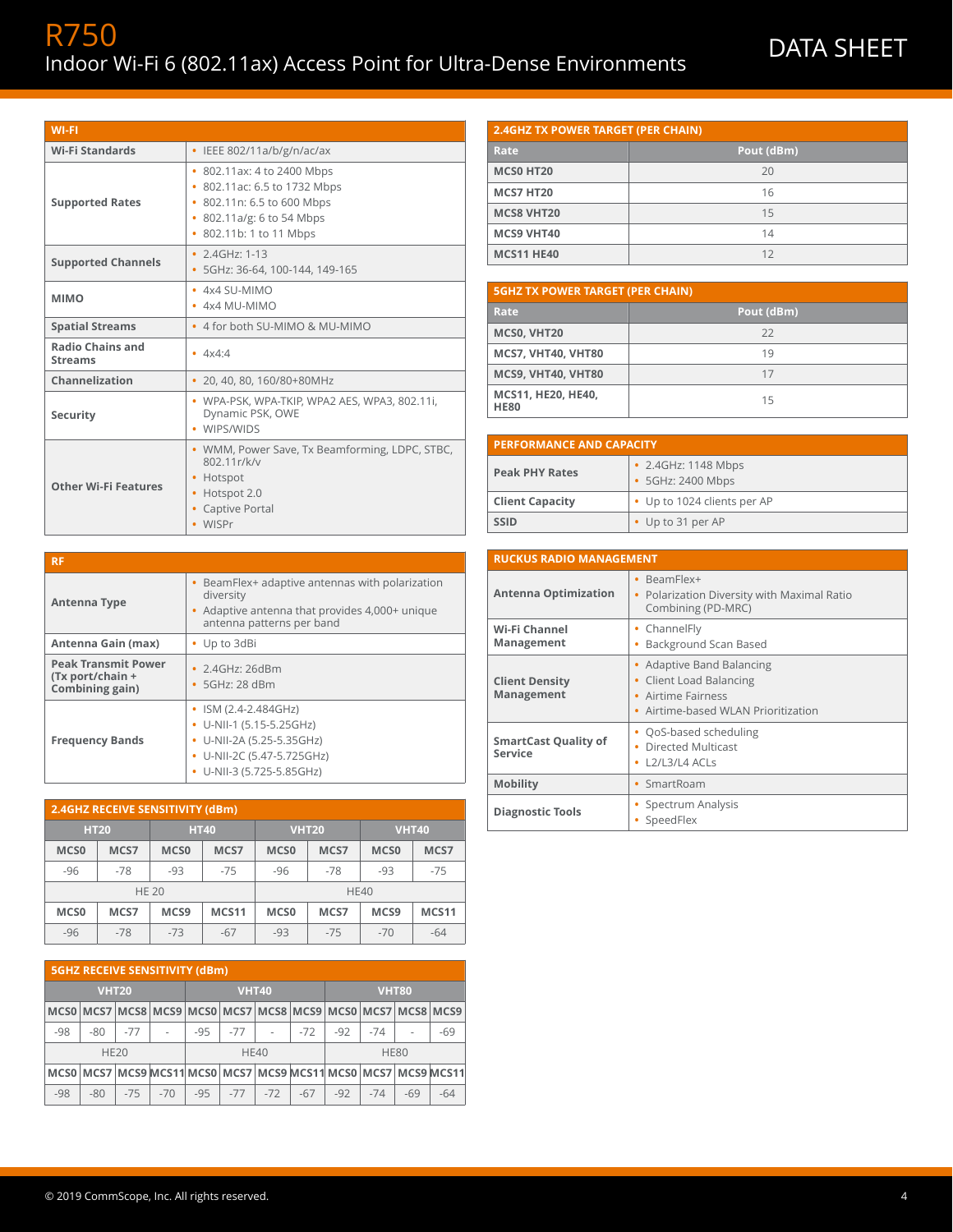# R750 INTIC<br>Indoor Wi-Fi 6 (802.11ax) Access Point for Ultra-Dense Environments DATA SHEET

| <b>NETWORKING</b>                     |                                                                                                                 |
|---------------------------------------|-----------------------------------------------------------------------------------------------------------------|
| <b>Controller Platform</b><br>Support | • SmartZone<br><b>ZoneDirector</b><br>• Unleashed <sup>1</sup><br>Standalone<br>٠                               |
| Mesh                                  | • SmartMesh <sup>™</sup> wireless meshing technology. Self-<br>healing Mesh                                     |
| IP                                    | • IPv4, IPv6, dual-stack                                                                                        |
| <b>VLAN</b>                           | 802.1Q (1 per BSSID or dynamic per user based on<br>٠<br>RADIUS)<br>• VLAN Pooling<br>Port-based<br>٠           |
| 802.1x                                | Authenticator & Supplicant<br>٠                                                                                 |
| <b>Tunnel</b>                         | • L2TP, GRE, Soft-GRE                                                                                           |
| <b>Policy Management</b><br>Tools     | Application Recognition and Control<br>Access Control Lists<br>Device Fingerprinting<br>٠<br>Rate Limiting<br>٠ |
| <b>IoT Capbale</b>                    | • Yes                                                                                                           |

Ethernet port

5/5e/6 cable **•** LLDP

**•** 9.3in (L) x 8.1in (W) x 2.4in (H)

**•** Secure bracket (sold separately)

**•** Hidden latching mechanism **•** Kensington Lock Hole

**USB •** 1 USB 2.0 port, Type A

**Physical Size •** 23.5cm (L), 20.6cm (W), 6.2cm (H)

**•** 2.23 lbs

**•** T-bar Torx

separately)

**Mounting •** Wall, acoustic ceiling, desk

**Operating Temperature •** 0ºC (32ºF) - 50ºC (122ºF) **Operating Humidity •** Up to 95%, non-condensing

**•** One 2.5Gbps Ethernet port and one 1Gbps

**•** Power over Ethernet (802.3af/at/bt) with Category

**•** Bracket (902-0120-0000) Torx screw & padlock (sold

| POWER <sup>2</sup>  |                                                                                                                                                                      |                                    |  |  |  |
|---------------------|----------------------------------------------------------------------------------------------------------------------------------------------------------------------|------------------------------------|--|--|--|
| <b>Power Supply</b> | <b>Operating Characteristics</b>                                                                                                                                     | <b>Max Power</b><br>Consumption    |  |  |  |
| 802.3af PoE         | • 2.4GHz radio: 2x4, 19dBm<br>per chain<br>• 5GHz radio: 2x4, 20dBm per<br>chain<br>• 2nd Ethernet port, onboard<br>IoT & USB disabled                               | PoE: 12.54W                        |  |  |  |
| 802.3at PoE+        | • Full Functionality<br>• 2.4GHz radio: 4x4, 20 dBm<br>per chain<br>• 5GHz radio: 4x4,<br>22 dBm per chain<br>• 2nd Ethernet Port, onboard<br>IoT & USB Enabled (3W) | $PoE + 22.34W$<br>DC Power: 22.69W |  |  |  |

| <b>CERTIFICATIONS AND COMPLIANCE</b> |                                                                                                                                                                                                                                                                                           |  |  |  |
|--------------------------------------|-------------------------------------------------------------------------------------------------------------------------------------------------------------------------------------------------------------------------------------------------------------------------------------------|--|--|--|
| Wi-Fi Alliance <sup>3</sup>          | • Wi-Fi CERTIFIED <sup>™</sup> a, b, g, n, ac, ax<br>Passpoint®, Vantage                                                                                                                                                                                                                  |  |  |  |
| Standards Compliance <sup>4</sup>    | • EN 60950-1 Safety<br>EN 60601-1-2 Medical<br>• EN 61000-4-2/3/5 Immunity<br>• EN 50121-1 Railway EMC<br>EN 50121-4 Railway Immunity<br>• IEC 61373 Railway Shock & Vibration<br>UL 2043 Plenum<br>EN 62311 Human Safety/RF Exposure<br><b>WEEE &amp; RoHS</b><br>ISTA 2A Transportation |  |  |  |

| <b>SOFTWARE AND SERVICES</b>            |                           |  |
|-----------------------------------------|---------------------------|--|
| <b>Location Based Services   • SPoT</b> |                           |  |
| <b>Network Analytics</b>                | • SmartCell Insight (SCI) |  |
| <b>Security and Policy</b>              | Cloudpath                 |  |

| <b>ORDERING INFORMATION</b> |                                                                                                                                                                                                                                                                                                  |
|-----------------------------|--------------------------------------------------------------------------------------------------------------------------------------------------------------------------------------------------------------------------------------------------------------------------------------------------|
| 901-R750-XX00               | • R750 dual-band (5GHz and 2.4GHz concurrent)<br>802.11 ax wireless access point, 4x4:4 streams,<br>adaptive antennas, dual ports, onboard BLE and<br>Zigbee, PoE support. Includes adjustable acoustic<br>drop ceiling bracket. One Ethernet port is 2.5GbE.<br>Does not include power adaptor. |

See Ruckus price list for country-specific ordering information. Warranty: Sold with a limited lifetime warranty. For details see: [http://support.ruckuswireless.com/warranty.](http://support.ruckuswireless.com/warranty)

1 Refer to Unleashed datasheets for SKU ordering information.

<sup>2</sup> Max power varies by country setting, band, and MCS rate.<br><sup>3</sup> For complete list of WFA certifications, please see Wi-Fi Alliance website.<br><sup>4</sup> For current certification status, please see price list.

**PHYSICAL INTERFACES**

**PHYSICAL CHARACTERISTICS**

**Physical Security**

**Weight •** 1.01 kg

**Ethernet**